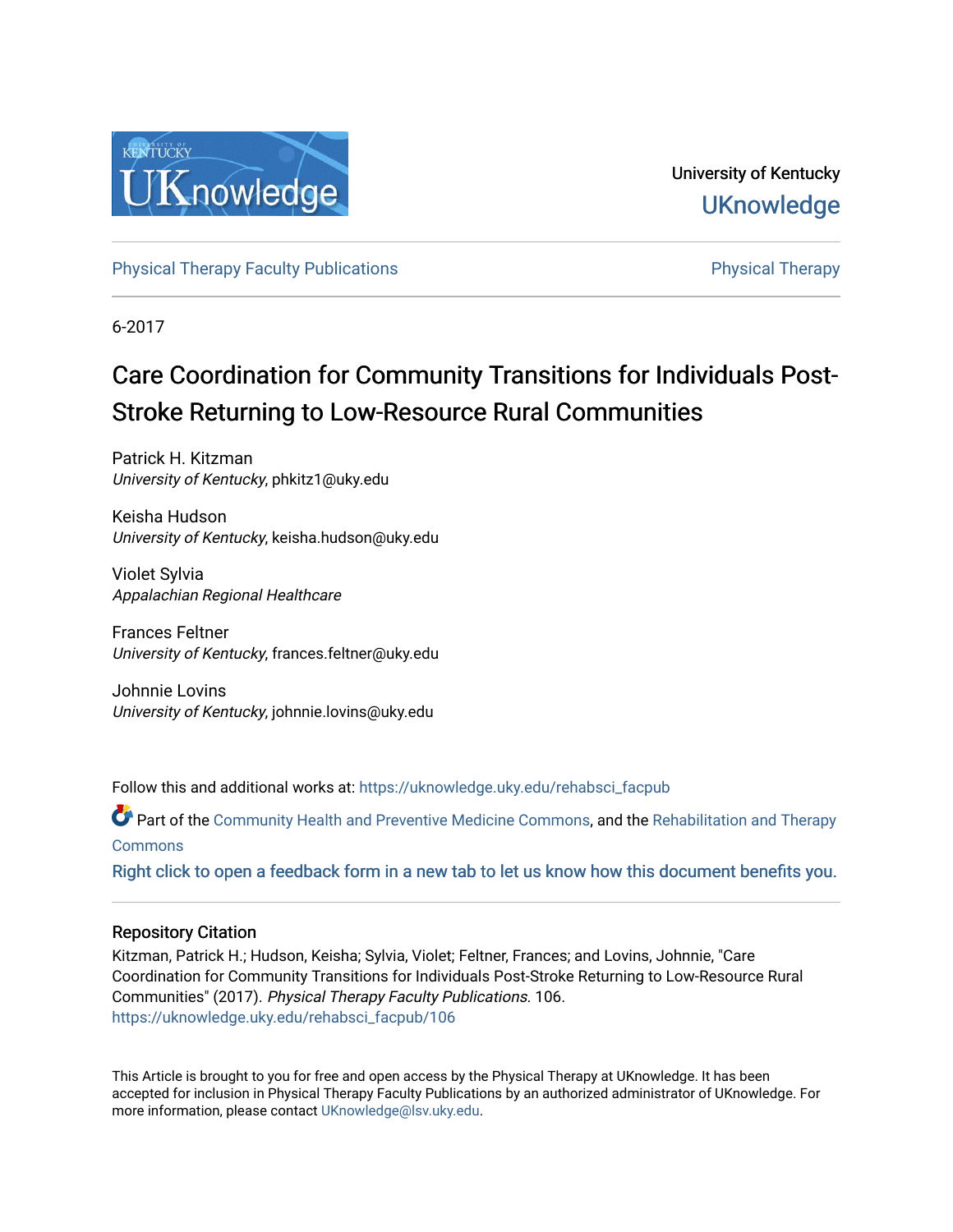# Care Coordination for Community Transitions for Individuals Post-Stroke Returning to Low-Resource Rural Communities

Digital Object Identifier (DOI) https://doi.org/10.1007/s10900-016-0289-0

# Notes/Citation Information

Published in Journal of Community Health, v. 42, issue 3, p. 565-572.

© Springer Science+Business Media New York 2016

The copyright holder has granted the permission for posting the article here.

This is a post-peer-review, pre-copyedit version of an article published in Journal of Community Health. The final authenticated version is available online at: <https://doi.org/10.1007/s10900-016-0289-0>.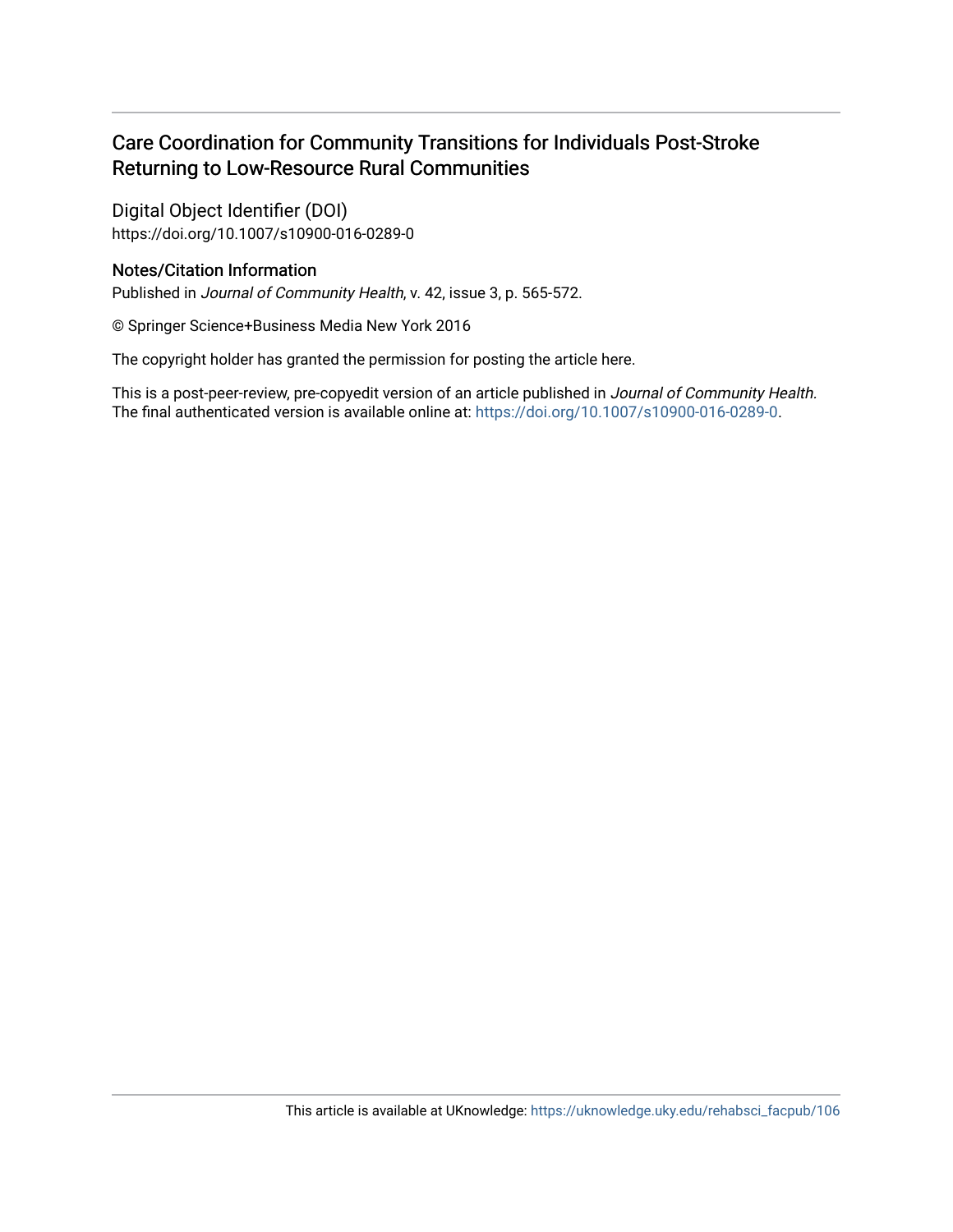

# **HHS Public Access**

Author manuscript J Community Health. Author manuscript; available in PMC 2018 June 01.

#### Published in final edited form as:

J Community Health. 2017 June ; 42(3): 565–572. doi:10.1007/s10900-016-0289-0.

# **Care Coordination for Community Transitions for Individuals Post-stroke Returning to Low-Resource Rural Communities**

## **Patrick Kitzman, PhD, MSPT**,

Professor, Department of Rehabilitation Sciences, University of Kentucky, College of Health Sciences, Lexington, KY

#### **Keisha Hudson**,

KC3T Navigator, University of Kentucky, Center for Excellence in Rural Health, Hazard, KY

## **Violet Sylvia, PhD**,

Director for Rehabilitation Services, Appalachian Regional Healthcare

# **Frances Feltner, DNP, RN**, and

Director of the Center for Excellence in Rural Health, Hazard KY

# **Johnnie Lovins, MSN, RN**

Rural Health External Community Health Worker Director, Center for Excellence in Rural Health, Hazard, KY

# **Introduction**

People living in rural Appalachia including portions of Kentucky suffer a disproportionate burden of negative health disparities. Heart disease and stroke, the two strongest disability risk factors, are increased in incidence in rural Appalachia compared to non-Appalachian regions.(Behringer & Friedell, 2006) The highest death rates for stroke occur in the southeastern United States (the "stroke belt"), which includes 26 counties in Appalachian Kentucky. This subregion has some of the highest stroke incidence rates in the stroke belt.

Community re-integration after hospitalization is an important goal of rehabilitation given the current emphasis on cost containment of inpatient care and the need to decrease the length of stay.(Forchheimer & Tate, 2004) However, the authors of a previous study determined that over the first year after stroke, participants reported that the process of community reintegration was marked by ongoing changes in their goals.(Wood, Connelly, & Maly, 2010) In addition, stroke survivors may experience further loss of physical function, falls, depression, and poor quality of life.(Carota et al., 2005; Cott, Wiles, & Devitt, 2007; Danzl et al., 2013; Pang, Eng, & Miller, 2007; Rundek et al., 2000; Yates, Lai, Duncan, & Studenski, 2002) High rates of hospital readmissions have been shown to be common within the first 12 months following discharge from an inpatient rehabilitation setting due to a successive stroke or other complications which may have been preventable.(Demaerschalk,

Corresponding Author: Patrick Kitzman, PhD, MSPT, University of Kentucky College of Health Sciences, 208 Charles T. Wethington, Jr. Building, Lexington KY 40536-0200, Telephone: (859) 218-0580, Fax: (859) 323-6003, phkitz1@uky.edu. Conflict of Interest: P Kitzman is the Director of the  $KC<sup>3</sup>T$  program and K. Hudson is the  $KC<sup>3</sup>T$  Navigator.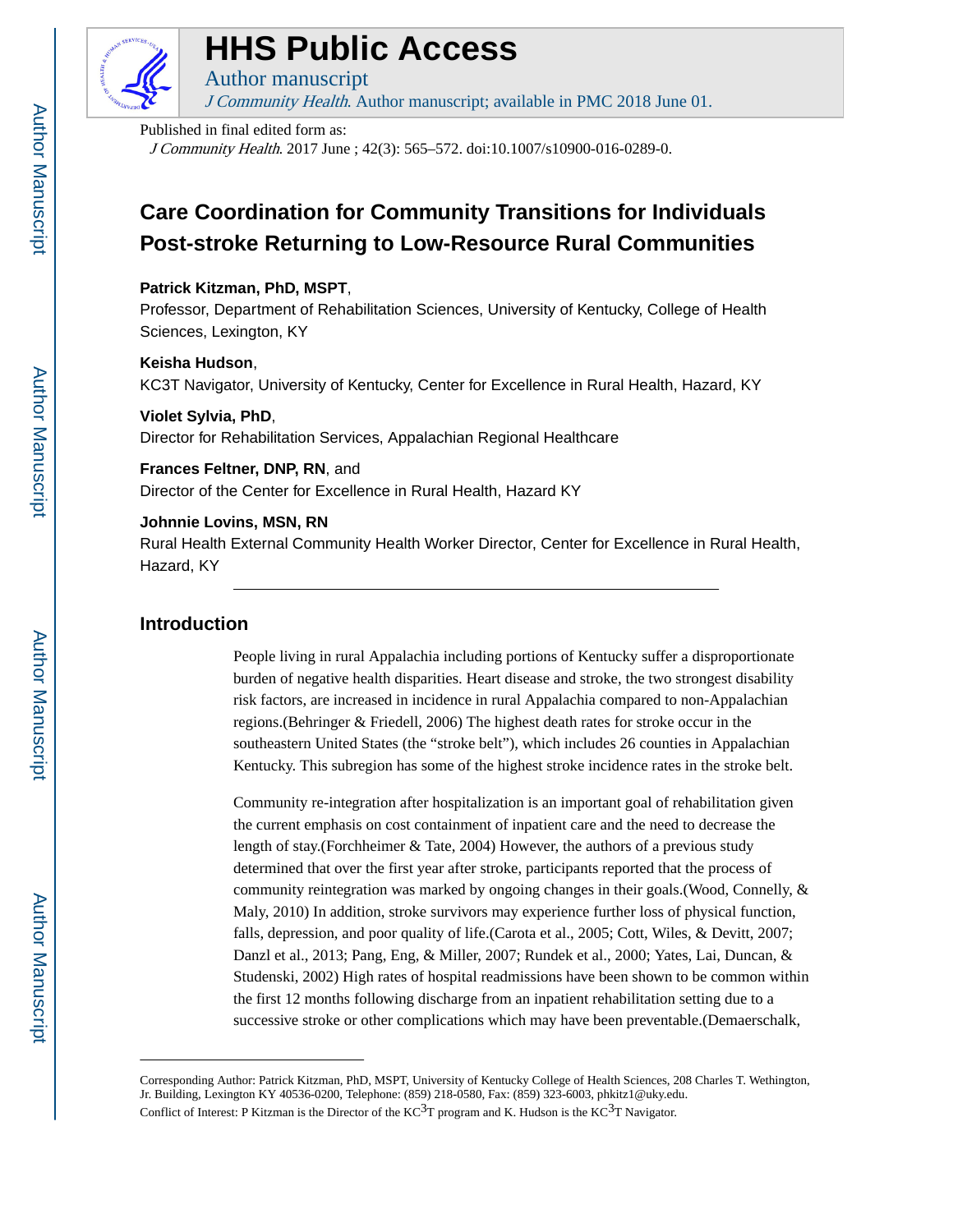Hwang, & Leung, 2010; Olson et al., 2013) Several authors have indicated that individuals with disabilities in rural areas are at increased risk of secondary complications related to a lack of access to specialized support services, lack of care coordination, and limited healthcare provider knowledge about healthcare needs of individuals with complex conditions such as stroke.(Danzl et al., 2015; Danzl, et al., 2013; Lustig, Weems, & Strauser, 2004)

Researchers have determined a significant number of stroke survivors have minimal recall of the acute care phase of their healthcare. (Danzl, et al., 2015; Danzl, et al., 2013; Hunt & Smith, 2004) A lack of foundational stroke knowledge, including stroke prevention, awareness of risk factors, and recognition of warning signs and symptoms, has been shown not only in the patients but also their caregivers. During the period immediately following discharge into the community, family caregivers often report that they were not prepared with the necessary training to enable a successful transition to the home environment. (J. E. Smith & Smith, 2000) These studies emphasize the need for continued education for persons who have had a stroke as well as their caregivers.

In addition to the need for follow-up education, there is an apparent need for navigational support for individuals who have had a stroke transitioning back into their community. Currently, the standard of care for individuals post-stroke who are not receiving follow-up rehabilitation typically involves 1–2 phone calls from a social worker or case manager. For individuals who live in rural communities, these calls usually originate several hours away at an urban acute care facility. This lack of continuity of care at the point of discharge from acute care back to the rural community can lead to the documented high rate of emergency department (ED) visits and re-hospitalization within the first 6 months post-discharge. Recent studies indicate the effectiveness of utilizing allied health professionals (physical therapists [PT], occupational therapists [OT], or nurses), to support access to services in urban settings.(Dewan, Skrypak, Moore, & Wainscoat, 2014; Poston, Dumas, & Edlund, 2014) To date, there have been no reports that have examined the effectiveness of using lay community health workers (CHWs) as navigators to support care transition for people who have had a stroke from the acute care setting back into underserved rural communities.

The purposes of this program assessment were to determine the community navigation required by people who have had a stroke in order to transition back to rural low-resource communities and to facilitate positive health outcomes. Specifically, the goals of this program assessment were to: 1) determine the types of resources accessed (e.g. enrolling in healthcare plans, medication waiver programs, durable medical equipment [DME], etc.) and follow-up education needed to support transitions from acute care to the community, 2) determine the 30-day hospital readmission rates and visits to the ED for participants in the program, and 3) determine the compliance with medications, physician visits, and outpatient rehabilitation visits.

#### **Methods**

The Kentucky Care Coordination for Community Transitions  $(KC^{3}T)$  program utilizes a specially trained lay CHW as a navigator to support the transition of individuals with stroke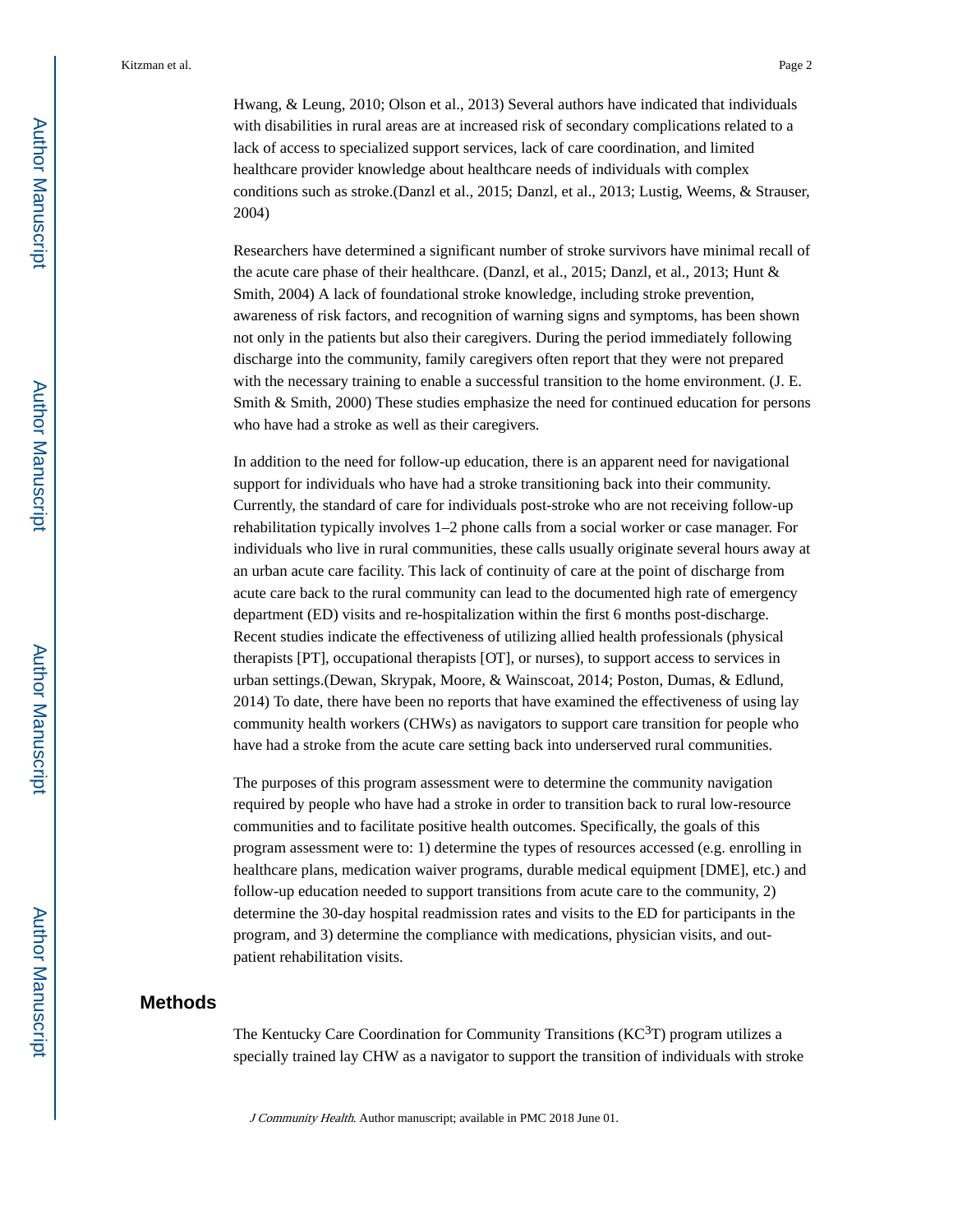and their caregivers from acute in-patient care back to their rural community through facilitation of communication between the clients and the healthcare providers and acquisition of essential resources (health insurance, medications, follow up appointments, etc.). Since the  $KC^{3}T$  navigator is from the area she serves, she understands the culture and helps serve as the essential bridge between the healthcare system and that community. The  $KC<sup>3</sup>T$  navigator works closely with the in-patient rehabilitation and discharge planning teams to support essential follow-up education as well as assess healthcare and community resource needs.

KC3T provides support over a longer period of time than previously published reports. The KC<sup>3</sup>T navigator is in contact with the participant a minimum of  $1 \times$ /week for the first three months and a minimum of  $1\times$  every other week for months 4–6. (Dewan, et al., 2014; Egan, Anderson, & McTaggart, 2010; Poston, et al., 2014) This duration of individualized patient centered care is in line with previous reports showing persons who have had a stroke require support over an extended period of time.(Demaerschalk, et al., 2010; Olson, et al., 2013)

The  $KC<sup>3</sup>T$  navigator was initially trained through the nationally recognized Kentucky Homeplace Community Health Worker Program. In addition, since the majority of individuals who have a stroke in our region also have one or more stroke-related risk factors (e.g., diabetes, hypertension, high BMI, smoking, etc.), the  $KC<sup>3</sup>T$  navigator has had additional training in chronic disease management. Specifically, the  $KC<sup>3</sup>T$  navigator is certified in chronic disease self-management (CDSMP) and diabetes self-management (DSMP) through Stanford University, and the Wellness Recovery Action Plan (WRAP), in order to support follow-up education with both the person who had a stroke, as well as the caregiver/family who usually share many of the risk factors for stroke.

#### **Study Population**

Participants with acute stroke receiving care at a regional inpatient rehabilitation hospital in southeastern (Appalachian) Kentucky were enrolled in the program. The counties in southeastern Kentucky in which services are provided are among the most economically distressed in the United States, have the greatest frequency of occurrence of stroke as well as the highest incidence of stroke risk factors (i.e. diabetes, hypertension, smoking, obesity, etc.). Prior to discharge from the inpatient rehabilitation facility, the navigator met with the patient and family to discuss the program and sign a consent to participate form. The initial pilot study was approved by the university's Institutional Review Board. The navigator worked closely with the discharge planning team, the patient and family to assess resource needs and begin the process for obtaining those resources. In the few instances the person's hospital stay was so short they were discharged prior to meeting with the  $KC<sup>3</sup>T$  navigator, an initial meeting was arranged within 1 week of the person returning to their home.

# **KC3T Encounter and Services Data**

An encounter refers to a home visit, a telephone visit, an office visit, an offsite visit, or service facilitation. The first visit was always in the home in order to assess the home environment and the need for home modifications and DME. During each encounter several services were typically provided including: 1) completing paperwork for accessing agency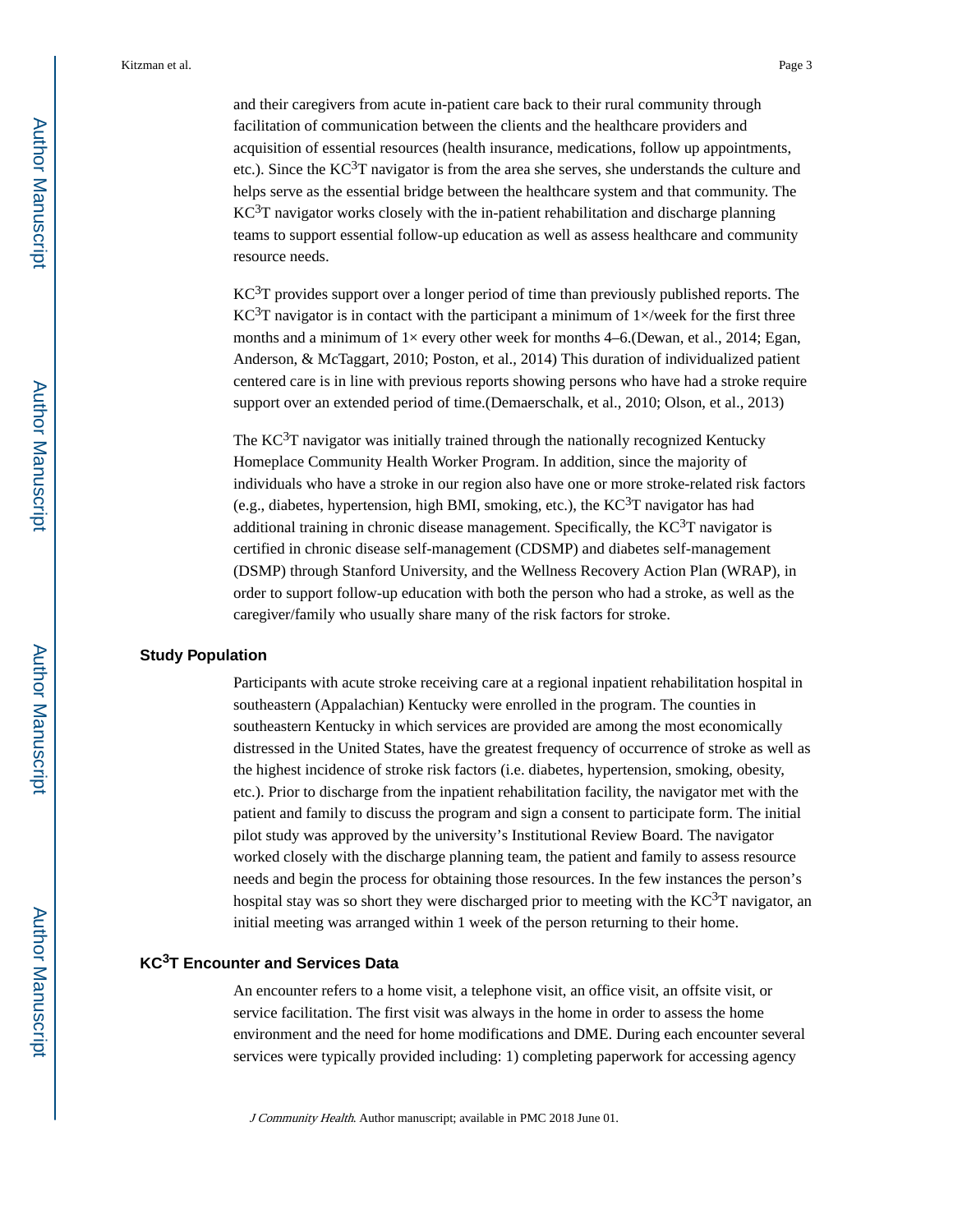and/or community resources (access and utilization of healthcare plans, access to medication waiver program, obtaining DME, and other community services), 2) reviewing education (see below) and discharge plan, and 3) assessing the participant's compliance with rehabilitation and discharge plans. In addition, when not working directly with the person, the  $KC^{3}T$  navigator continued spent her time obtaining needed services through time required contacting insurance companies and interfacing with medication waiver programs.

#### **Compliance**

Participant compliance with medications, physician visits and outpatient rehabilitation visits were tracked. Compliance with medications was assessed through participant self-report and the  $KC^{3}T$  navigator's documentation of medication waiver submittals to programs providing essential medications. Compliance with primary care physician and out-patient rehabilitation visits was verified through the  $KC<sup>3</sup>T$  navigator's ongoing communication with the healthcare providers.

#### **KC3T Navigation Primary Outcomes**

The project's primary outcomes were: 1) Number and types of stroke related risk factors, 2) type of follow-up education provided, 3) types of resources accessed (enrolling in healthcare plans, medications waiver program, durable medical equipment, home modifications, etc.), 4) number of 30-day hospital readmissions and ED visits, and 5) compliance with medications, physician visits, and out-patient rehabilitation visits. All data are housed in a specially developed and secure  $KC<sup>3</sup>T$  database and all results are presented as de-identified aggregates.

# **Results**

#### **Demographics**

For this initial program assessment 30 individuals (17 females and 13 males) were enrolled between July 1, 2015 and May 31, 2016. The mean age was 65 years old with a range between 38 and 88 years of age. Over the 11 month assessment period 11 individuals transitioned out of the program. Seventy percent (n=21) of the participants were insured through Medicare and all but two were insured through one of the Kentucky-managed care programs.

#### **Risk factors**

Thirteen co-morbidities were tracked for enrolled participants (high blood pressure, high cholesterol, atrial fibrillation, previous transient ischemic attack, heart problems, previous stroke, asthma, cancer, COPD, arthritis, depression, kidney disease, and diabetes, plus the risk factor of tobacco use). Of these co-morbidities, those with the highest incidence were high cholesterol (92%), high blood pressure (85%), arthritis (74%), diabetes (63%), and depression (37%). The incidence of multiple co-morbidities was also examined and the results demonstrate a high incidence of multiple co-morbidities for individuals in the  $KC<sup>3</sup>T$ group (figure 1). Seventy percent (n=21) of the participants had 5 or more of the comorbidities of interest.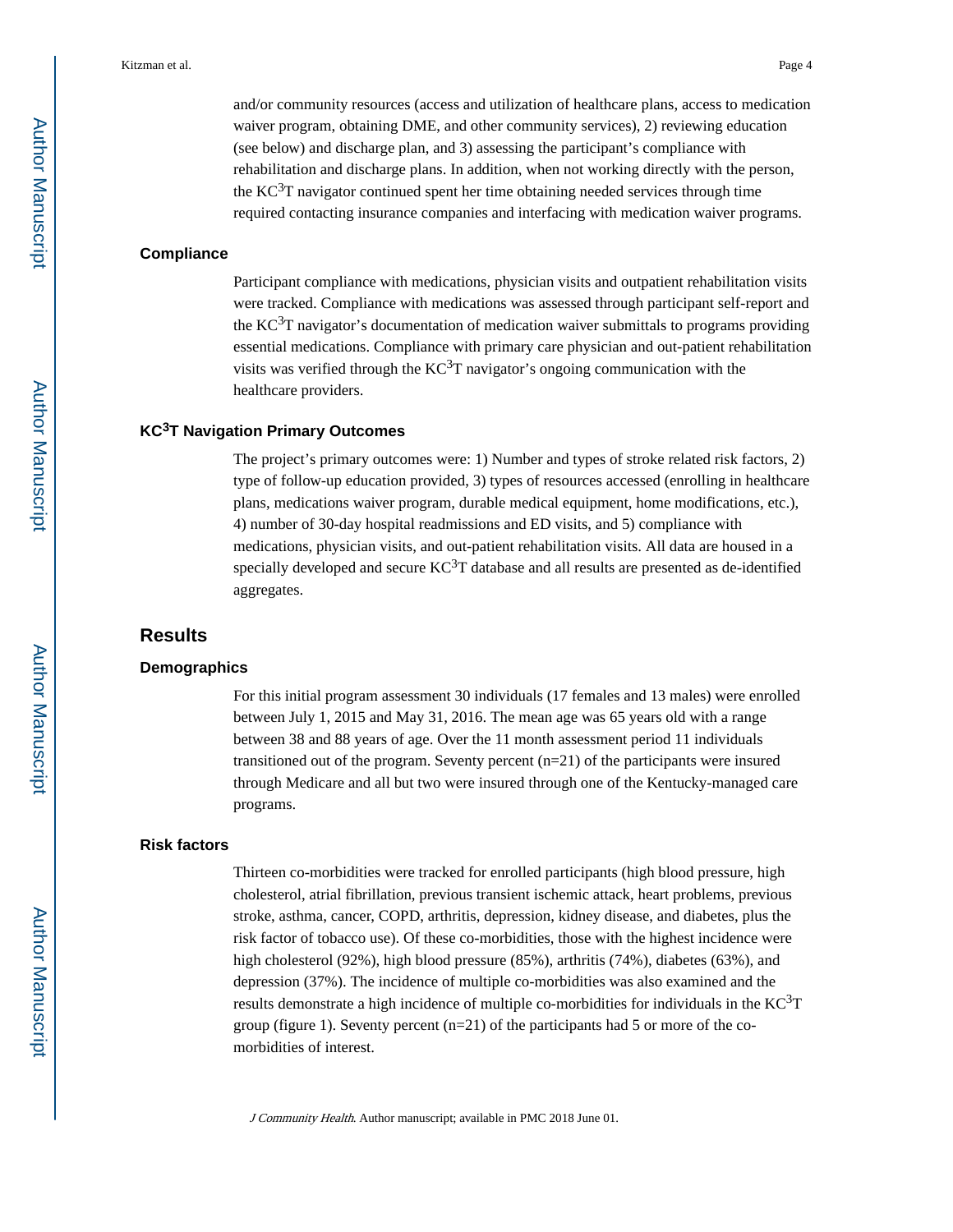## **Encounters and Services Provided**

There were 214 encounters performed by the  $KC<sup>3</sup>T$  navigator during the assessment period. Because of the distances needed to travel in the rural mountainous region, the majority of encounters were provided in the form of phone visits. Overall, the  $KC<sup>3</sup>T$  navigator provided 516 related services, of which provision of follow-up education made up 81% ( $n=417$ ). Fifty seven percent of participants (n=17) required assistance in obtaining essential DME,  $37\%$  (n=11) required assistance in enrolling in insurance and 43% (n=13) required assistance accessing essential medications.

#### **Educational Reviews Provided**

Over the course of the program assessment period, the  $KC<sup>3</sup>T$  navigator conducted 417 reviews of the educational materials provided to the participants and their caregivers (figure 2). The follow-up education was provided in collaboration with the rehabilitation care and discharge team and fell into five topic areas: 1) the stroke process, 2) medication management, 3) transfers and mobility, 4) chronic disease management, and 5) caregiver and family education. With respect to chronic disease management, the topic areas that were covered included management of hypertension, diabetes, high cholesterol, atrial fibrillation, and COPD, proper nutrition, smoking cessation, and compliance with medications.

### **Compliance Rates**

With respect to compliance with medications, 92% (n=25) of the  $KC^{3}T$  participants were compliant with their medications at the time of their navigator encounters. With respect to physician and out-patient rehabilitation visits, 96% (n=26) of the  $KC^{3}T$  participants attended all scheduled physician visits and 70% (n=19) of the KC<sup>3</sup>T participants attended all of their scheduled out-patient rehabilitation visits.

#### **Emergency Department (ED) Visits and Hospital Readmissions**

In order to examine the effectiveness of  $KC<sup>3</sup>T$  to decrease 30-day ED visits and hospital readmissions, de-identified data with respect to 30-day hospital readmissions and ED visits were collected from 12 individuals who were treated at a regional inpatient rehabilitation hospital in southeastern Kentucky for stroke but chose not to participate in the KC<sup>3</sup>T program. Over the assessment period there were no 30-day ED visits by individuals in the KC<sup>3</sup>T program (Figure 4). In contrast, 83% (n=10) of those not recieving KC<sup>3</sup>T support had visited the ED at least one time within 30 days of discharge from inpatient rehabilitation. Two of these individuals had 5 ED visits and one person had 7 ED visits.

Within the  $KC^{3}T$  participant group, there was one person who was readmitted to the hospital within 30 days of discharge back to their home (figure 3). This readmission was for treatment of an infection from a prior cancer-related surgery. In fact, it was during a home visit that the person asked the navigator to check the surgical site that was causing the person distress. After assessing the site, the  $KC<sup>3</sup>T$  navigator directed the person to contact their primary care physician immediately and the patient was then appropriately admitted to the hospital for treatment. In contrast to the  $KC^3T$  group, 42% (n=5) of the control group reported a readmission to the hospital within 30 days of discharge from acute inpatient rehabilitation.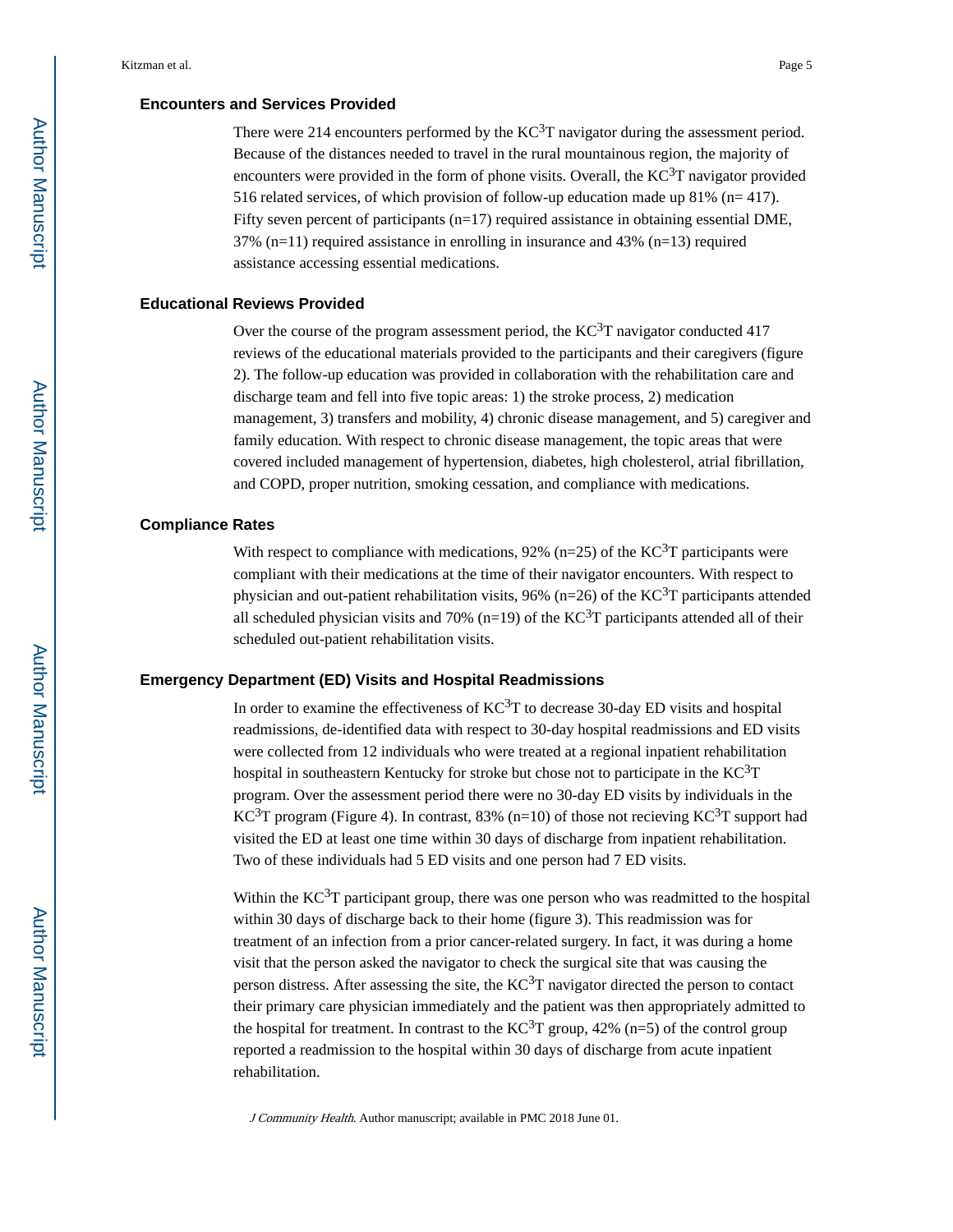#### **Support Group**

Another result of this program was the development of a stroke survivor and caregiver support group that meets each month. This group provided an opportunity for peer support as well as additional education on various topics that are generated by the group. The meetings are held at the regional rehabilitation hospital, which provides the opportunity for patients and caregivers who are currently going through acute rehabilitation the opportunity to receive peer support from people who have already transitioned back to the community.

# **Discussion**

Previous work had indicated a lack of community-based stroke rehabilitation services as well as distrust of existing primary care providers' knowledge for providing care for individuals with complex conditions such as stroke. These conditions may be examples of why significant health disparities continue to exist in central Appalachia and the need exists for a care transitions navigator to bridge the transition from the acute care setting back to the community. The  $KC^{3}T$  program was developed specifically to overcome these persistent health and healthcare disparities and to support the transition of individuals with neurological conditions such as stroke.

Health navigation has been increasingly employed for people with cancer with success in increasing screening and reducing time to care.(Feltner, Ely, Whitler, Gross, & Dignan, 2012; Ramsey et al., 2009) Researchers have recently examined the effectiveness of utilizing allied health professionals (PT, OT, or nurses) to support access to services.(Dewan, et al., 2014; Egan, et al., 2010; Poston, et al., 2014) While these previous studies using healthcare professionals have demonstrated a decrease in 30-day readmission rates, they were significantly more costly to provide due to salary requirements and are did not employee navigators from the local communities. In addition, they did not provide the range of services that the  $KC^{3}T$  navigator provides.

Because the  $KC^{3}T$  navigator is a specially trained lay CHW, and not a professional such as a nurse, PT or OT, we propose this  $KC<sup>3</sup>T$  program is more economical to conduct and is truly community based. This is especially true given the amount of support  $KC^3T$  provides its participants. The model is also unique in being implemented in a low-resources rural area that has historically been plagued by economic, environmental, educational, and healthcare related problems.

Caregivers are infrequently trained to assist the patient in activities such as bathing, administering medication, performing rehabilitation, or helping a patient up after a fall.(Kerr & Smith, 2001) Only rarely is advice given regarding the psychological and emotional impact of a stroke and how to assist the patient in managing these complex feelings.(J. E. Smith & Smith, 2000) Information and assistance in accessing health care services once the patient has been discharged into the community are also difficult to obtain. Patients and caregivers report not routinely being provided with information on how to access the next step in the sequence of care. They are then left to locate the necessary services, schedule appropriate appointments, arrange for their payment, and provide medical history by themselves.  $(J. E. Smith \& Smith, 2000)$  Financial aid can also be difficult to obtain if they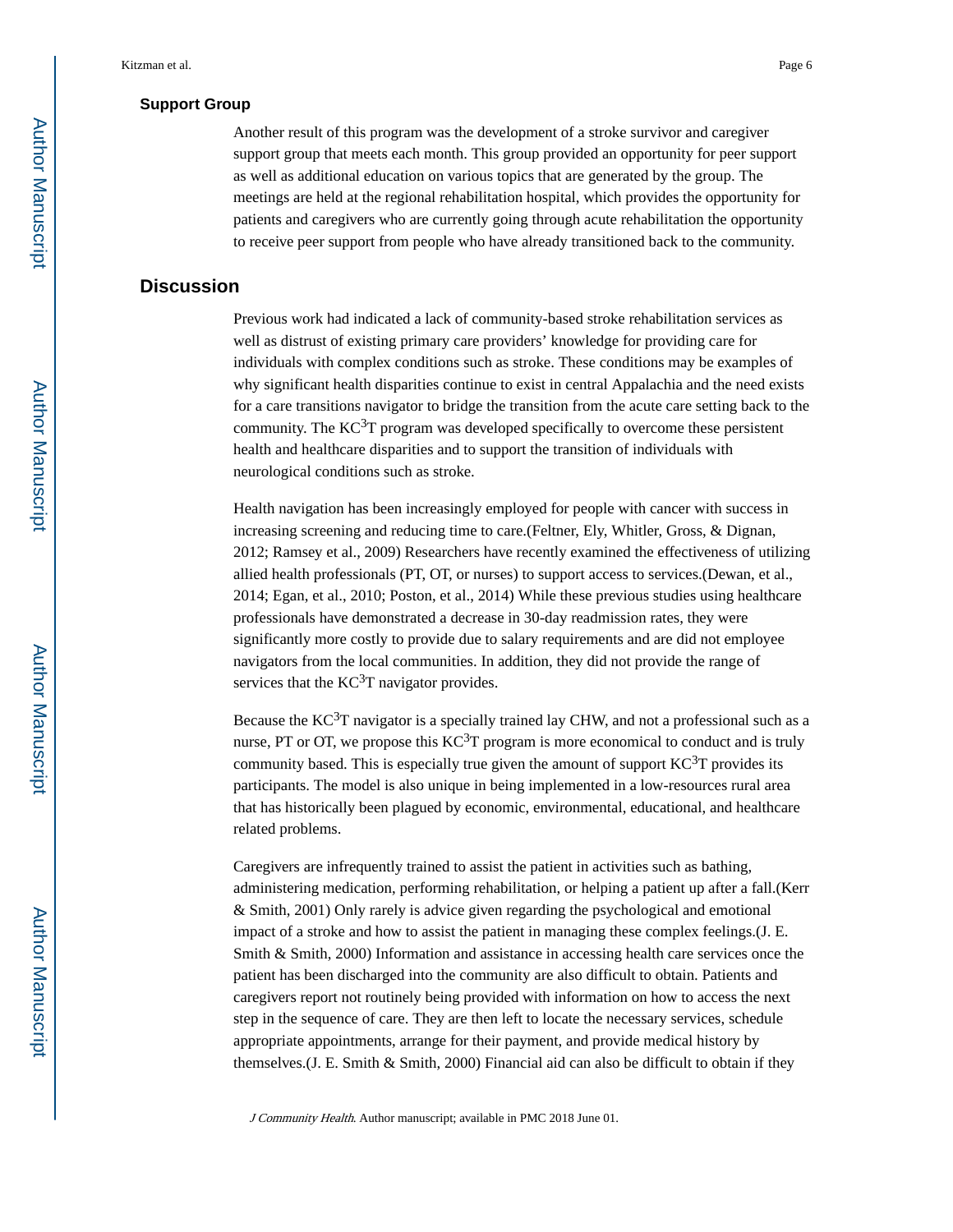do not receive information regarding the existence of funds and how to access them.(J. E. Smith & Smith, 2000) In other instances, progression through the care continuum is perceived to happen too quickly, before the caregiver can prepare the home, modify his/her job or reduce work hours, or sell their home to move in with the stroke patient.(J. E. Smith & Smith, 2000) Another contributor to fragmentation is related to the onus being on the patient to initiate follow-up visits and progress evaluations, especially once discharged from the acute setting.(L. N. Smith, Lawrence, Kerr, Langhorne, & Lees, 2004; L. N. Smith et al., 2004) This results in the patient and/or family caregiver initiating most contacts with the health care system, especially after the transition to community care. Programs such as  $KC<sup>3</sup>T$  provide the essential support for both the person who had the stroke and also the caregivers in order to facilitate a more successful transition back to the community.

Health care professionals are also affected by the lack of information: the medical records that each of them holds about the patients they have treated are not shared across care environments, which can lead to medical errors and incomplete information, duplication, and increased financial costs. The result is that they must obtain medical information from the patient and re-administer tests when new patients arrive in their system of care. The use of care transitions navigators, such as in the  $KC<sup>3</sup>T$  program, supports communication across care environments.

#### **Need for Follow-up Education**

Goal setting is essential in any rehabilitation plan, but goals change across the care continuum.(Laver, Halbert, Stewart, & Crotty, 2010; S. Magasi, Hammel, Heinemann, Whiteneck, & Bogner, 2009; S. R. Magasi, Heinemann, & Whiteneck, 2008) Researchers have shown that the time needed to adjust, the lack of knowledge about recovery, differences in readiness to set goals, and the passive role assigned to patients all contribute to a lack of collaborative effort in setting goals in acute and rehabilitation settings.(Danzl, et al., 2013; S. R. Magasi, et al., 2008) A recent study by Sanders et al. (2014),(Sanders et al., 2014) showed that even after receiving recommended stroke education, only 12% of the subjects could identify all 5 warning signs for stroke, 43% could name all of their personal risk factors, and fewer than half could identify the type of stroke they had suffered. These findings indicate the need for follow-up education beyond that which is provided during the acute rehabilitation stay. The results of our study agree with this assessment; the single largest service provided by the  $KC^{3}T$  navigator was follow-up education to both the person who had the stroke as well as their family/caregiver.

A study by Wolfe et al., 2010,(Wolfe et al., 2010) examined the efficacy of providing tailored evidence-based education to providers, patients and caregivers at multiple time points post-stroke. This study provided the education through email or postal mail and found no improvement in risk factor management. This is in line with our current study that demonstrated the need for extensive hands-on educations provided extensively over a long period of weeks and months in person or by telephone.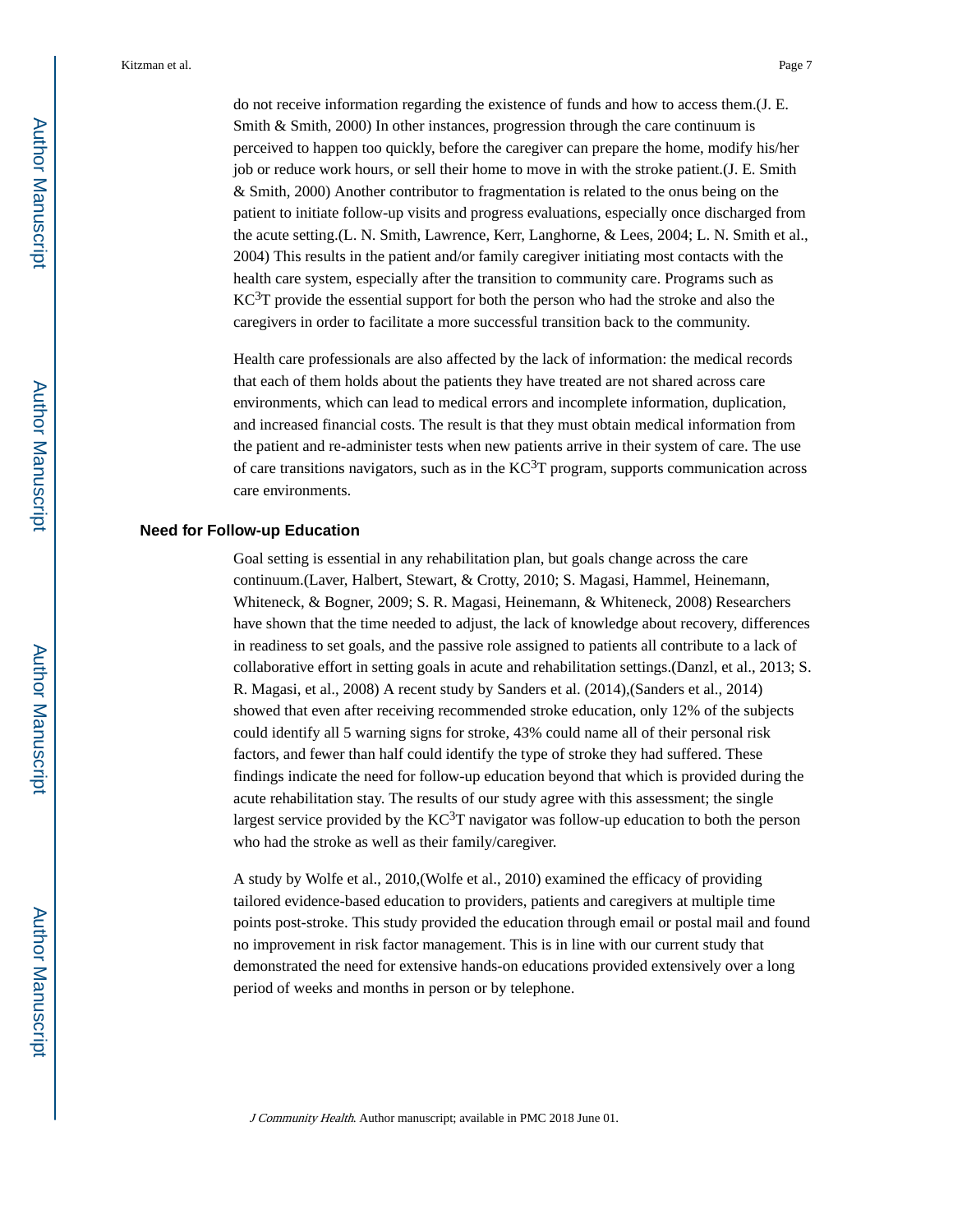#### **Utilization of Costly Healthcare Environments**

Multiple authors have shown that readmission is common within the first 12 months following discharge from an inpatient rehabilitation setting due to a successive stroke or another complication which may have been prevented (eg. fractures from falls, pneumonia, urinary tract infections, anxiety).(Bravata, Ho, Meehan, Brass, & Concato, 2007; Demaerschalk, et al., 2010; Fonarow et al., 2012; Lichtman, Leifheit-Limson, Jones, Wang, & Goldstein, 2013) Research examining care coordination for people with cancer and stroke demonstrate a shift from utilization of more costly specialists and hospital care to more efficient primary care with reduced hospitalizations. (Claiborne, 2006; Feltner, et al., 2012; Ramsey, et al., 2009) The results from the  $KC<sup>3</sup>T$  program agree with these findings, in that the use of the a specially trained CHW as the  $KC<sup>3</sup>T$  navigator was able to shift visits from the ED to the primary care physician and there was only one 30-day readmission, which was not stroke related.

#### **Improvement in Compliance by Patients**

Barriers to well-controlled risk factors and medication compliance include inadequate follow-up and monitoring of stroke survivors by healthcare professionals, ineffective education of patients regarding risk modification and event prevention, and inadequate selfmanagement by patients.(Wolfe, et al., 2010) Possible reasons for the minimal compliance with physician and rehabilitation visits can include a lack of transportation and lack of gas money to drive the considerable distances to attend visits. Our previous work has shown both of these reasons to be very real in our rural communities and are a focus of continued resource development. With respect to compliance with medication, troubles with financial hardship to afford the medications as well as accessing the available waiver systems have been reported. The  $KC^{3}T$  navigator is specially trained to help support the participants in enrolling in the medication waiver programs so they can access the medication they require. This support likely translated into the high medication compliance rates reported in this program assessment.

Treatment adherence rates have also been shown to improve with the patients' and caregivers' level of knowledge.(T. A. Miller, 2016; Zhang, Terry, & McHorney, 2014) To that end, the overall largest service provided by the  $KC<sup>3</sup>T$  navigator was follow-up education and chronic disease management.

Stroke best practices recommend including relatives throughout the continuum of stroke care. (E. L. Miller et al., 2010) However, a study by Rochette et al., 2014,(Rochette, Racine, Lefebvre, Bastien, & Tellier, 2014) demonstrated a gap remaining between actual and ideal services for relatives of individuals who have had a stroke. The  $KC<sup>3</sup>T$  program has been developed to provide education and support not only to the individuals who had the stroke, but also to their family and caregivers to support their care duties as well as to support their own chronic disease management/prevention, because they tend to have many of the same risk factors as their loved ones.

One direct result of the  $KC^{3}T$  program was the development of a stroke survivor and caregiver support group in Appalachian rural Kentucky that meets each month and is the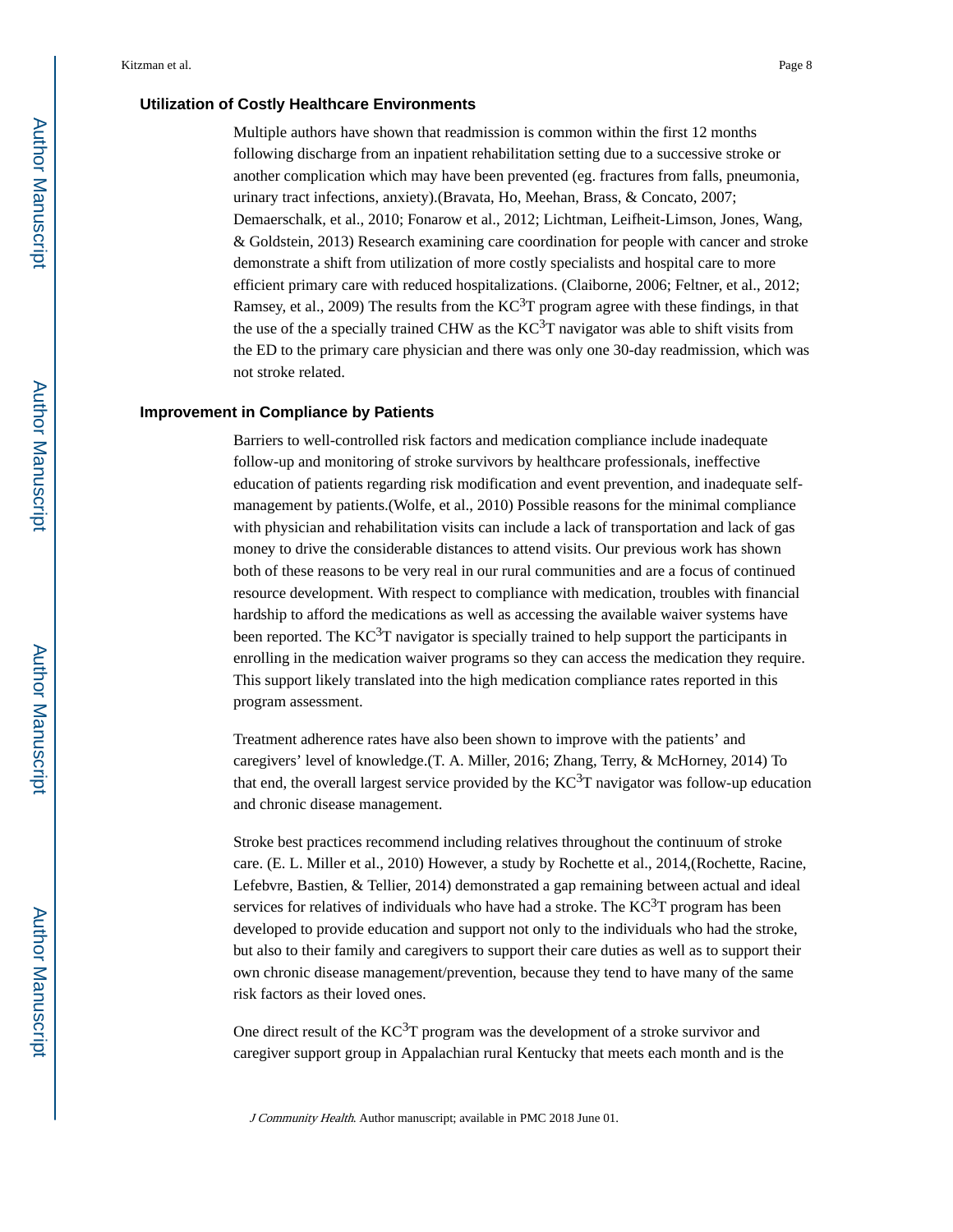only support group of its type within the region. This group provides an opportunity for peer support as well as additional education on various topics that are generated by the group. The meetings are held at the regional rehabilitation hospital, which provides the opportunity for patients and caregivers who are currently going through acute rehabilitation the opportunity to receive peer support prior from former patients to their discharge back to the community. Participants in the group are engaged in the process and determine topics to be covered by guest speakers and periodic brainstorming sessions are held so that each member can provide feedback on topics that are meaningful to them as they continue their community integration and recovery. Guest speakers are then selected based upon the group's recommendations. Topics have ranged from respite care and community based services to diabetes and cardiac education. As a result of their involvement in the topic selection, attendance has remained stable and an improved understanding of the educational topic has occurred, resulting in improved outcomes.

#### **Limitations**

While the results from this initial program assessment are very promising, there are several limitations that must be addressed. First, the current program only covers a small geographic area of 7 counties. In order to determine the true efficacy of this program it will need to be scaled up to include a much larger population and region. This work is in the proposal stage. In addition, we would like to determine whether this program can be effective in the urban setting. Secondly, the current program only has one navigator, which has limited the sample size of patients who can be enrolled in the program. In order to establish the scalability of this model, additional navigators will need to be trained and the service area expanded to include additional rural communities. Finally, future studies will examine the effectiveness of  $KC<sup>3</sup>T$  in improving patient and caregiver quality of life by including measures such as the Stroke Impact Scale and a caregiver burden scale as program outcome measures.

# **Conclusion**

The Kentucky Care Coordination for Community Transitions  $(KC^{3}T)$  appears to effectively support community transitions for individuals with who have had a stroke and their caregivers living in rural Kentucky through the facilitation of access to medical, social, and environmental services.

# **Acknowledgments**

We would also like to thank all of the individuals who participated in the program. The authors would like to acknowledge Ms. Julie Brock for her work in developing the manuscript.

Funding: The pilot study was originally funded through a small grant through the University of Kentucky Center for Clinical and Translational Sciences (NIH CTSA UL1TR000117). The KC3T program is currently funded through a collaborative agreement between the Appalachian Regional Healthcare and the University of Kentucky.

# **References**

Behringer B, Friedell GH. Appalachia: where place matters in health. [Editorial Research Support, U.S. Gov't, P.H.S.]. Preventing chronic disease. 2006; 3(4):A113. [PubMed: 16978488]

Bravata DM, Ho SY, Meehan TP, Brass LM, Concato J. Readmission and death after hospitalization for acute ischemic stroke: 5-year follow-up in the medicare population. [Comparative Study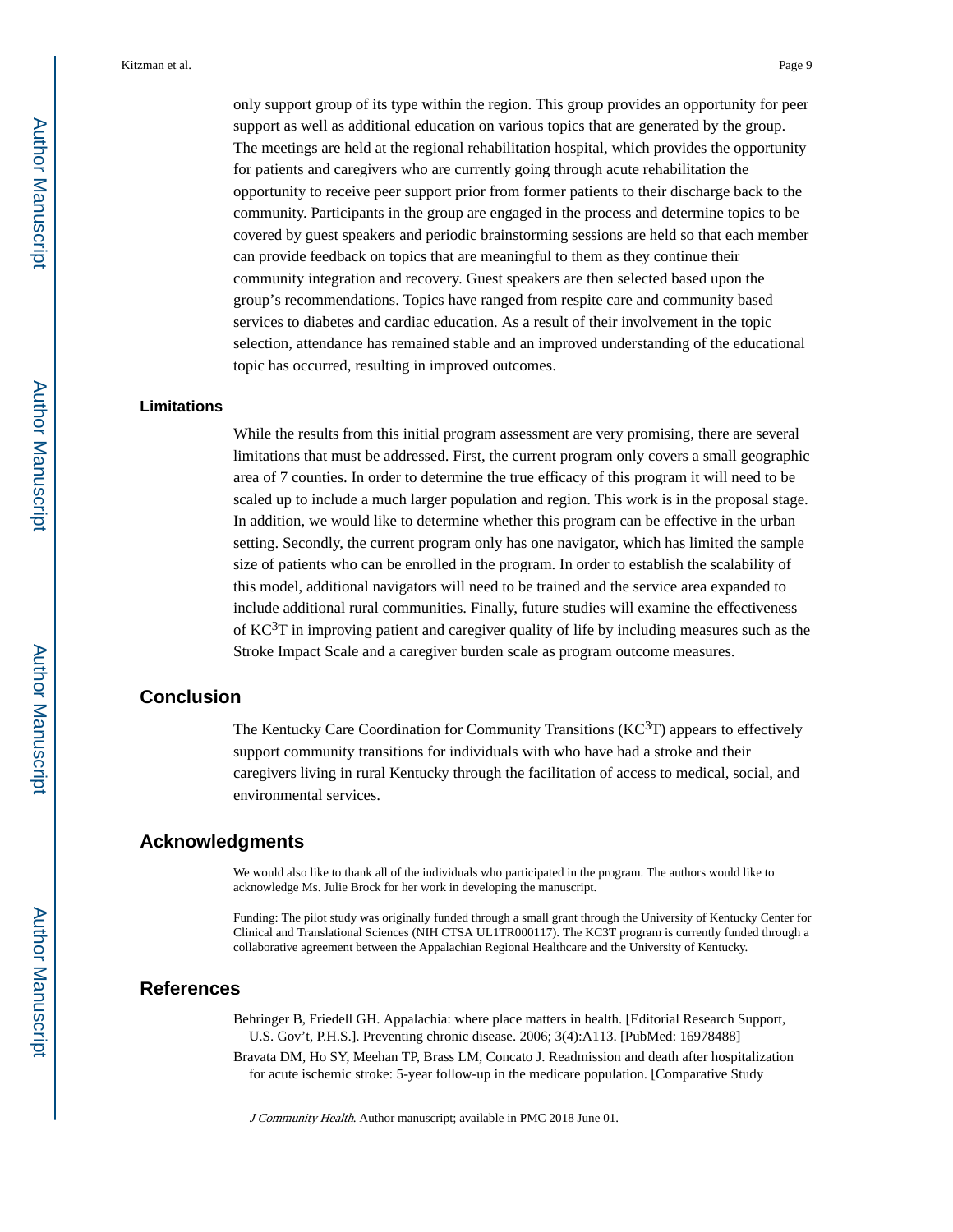Research Support, N.I.H., Extramural Research Support, Non-U.S. Gov't Research Support, U.S. Gov't, Non-P.H.S.]. Stroke; a journal of cerebral circulation. 2007; 38(6):1899–1904.

- Carota A, Berney A, Aybek S, Iaria G, Staub F, Ghika-Schmid F, et al. A prospective study of predictors of poststroke depression. [Research Support, Non-U.S. Gov't]. Neurology. 2005; 64(3): 428–433. [PubMed: 15699370]
- Claiborne N. Effectiveness of a care coordination model for stroke survivors: a randomized study. [Randomized Controlled Trial]. Health & social work. 2006; 31(2):87–96. [PubMed: 16776026]
- Cott CA, Wiles R, Devitt R. Continuity, transition and participation: preparing clients for life in the community post-stroke. Disability and rehabilitation. 2007; 29(20–21):1566–1574. [PubMed: 17922327]
- Danzl MM, Harrison A, Hunter EG, Kuperstein J, Sylvia V, Maddy K, et al. "A Lot of Things Passed Me by": Rural Stroke Survivors' and Caregivers' Experience of Receiving Education From Health Care Providers. The Journal of rural health : official journal of the American Rural Health Association and the National Rural Health Care Association. 2015
- Danzl MM, Hunter EG, Campbell S, Sylvia V, Kuperstein J, Maddy K, et al. "Living with a ball and chain": the experience of stroke for individuals and their caregivers in rural Appalachian Kentucky. [Research Support, N.I.H., Extramural]. The Journal of rural health : official journal of the American Rural Health Association and the National Rural Health Care Association. 2013; 29(4): 368–382.
- Demaerschalk BM, Hwang HM, Leung G. US cost burden of ischemic stroke: a systematic literature review. [Research Support, Non-U.S. Gov't Review]. The American journal of managed care. 2010; 16(7):525–533. [PubMed: 20645668]
- Dewan B, Skrypak M, Moore J, Wainscoat R. A service evaluation of the feasibility of a communitybased consultant and stroke navigator review of health and social care needs in stroke survivors 6 weeks after hospital discharge. Clinical medicine. 2014; 14(2):134–140. [PubMed: 24715123]
- Egan M, Anderson S, McTaggart J. Community navigation for stroke survivors and their care partners: description and evaluation. [Research Support, Non-U.S. Gov't]. Topics in Stroke Rehabilitation. 2010; 17(3):183–190. [PubMed: 20797962]
- Feltner FJ, Ely GE, Whitler ET, Gross D, Dignan M. Effectiveness of community health workers in providing outreach and education for colorectal cancer screening in Appalachian Kentucky. Social work in health care. 2012; 51(5):430–440. [PubMed: 22583029]
- Fonarow GC, Pan W, Saver JL, Smith EE, Reeves MJ, Broderick JP, et al. Comparison of 30-day mortality models for profiling hospital performance in acute ischemic stroke with vs without adjustment for stroke severity. [Comparative Study Research Support, Non-U.S. Gov't]. JAMA : the journal of the American Medical Association. 2012; 308(3):257–264. [PubMed: 22797643]
- Forchheimer M, Tate DG. Enhancing community re-integration following spinal cord injury. NeuroRehabilitation. 2004; 19(2):103–113. [PubMed: 15201469]
- Hunt D, Smith JA. The personal experience of carers of stroke survivors: an interpretative phenomenological analysis. Disability and rehabilitation. 2004; 26(16):1000–1011. [PubMed: 15371048]
- Kerr SM, Smith LN. Stroke: an exploration of the experience of informal caregiving. [Research Support, Non-U.S. Gov't]. Clinical rehabilitation. 2001; 15(4):428–436. [PubMed: 11518444]
- Laver K, Halbert J, Stewart M, Crotty M. Patient readiness and ability to set recovery goals during the first 6 months after stroke. Journal of allied health. 2010; 39(4):e149–154. [PubMed: 21184017]
- Lichtman JH, Leifheit-Limson EC, Jones SB, Wang Y, Goldstein LB. Preventable readmissions within 30 days of ischemic stroke among Medicare beneficiaries. [Research Support, N.I.H., Extramural Research Support, Non-U.S. Gov't]. Stroke; a journal of cerebral circulation. 2013; 44(12):3429– 3435.
- Lustig DC, Weems GH, Strauser DR. Rehabilitation Service Patterns: A Rural/Urban Comparison of Success Factors. Journal OF Rehabilitation. 2004; 70(3):13–19.
- Magasi S, Hammel J, Heinemann A, Whiteneck G, Bogner J. Participation: a comparative analysis of multiple rehabilitation stakeholders' perspectives. [Comparative Study]. Journal of rehabilitation medicine : official journal of the UEMS European Board of Physical and Rehabilitation Medicine. 2009; 41(11):936–944.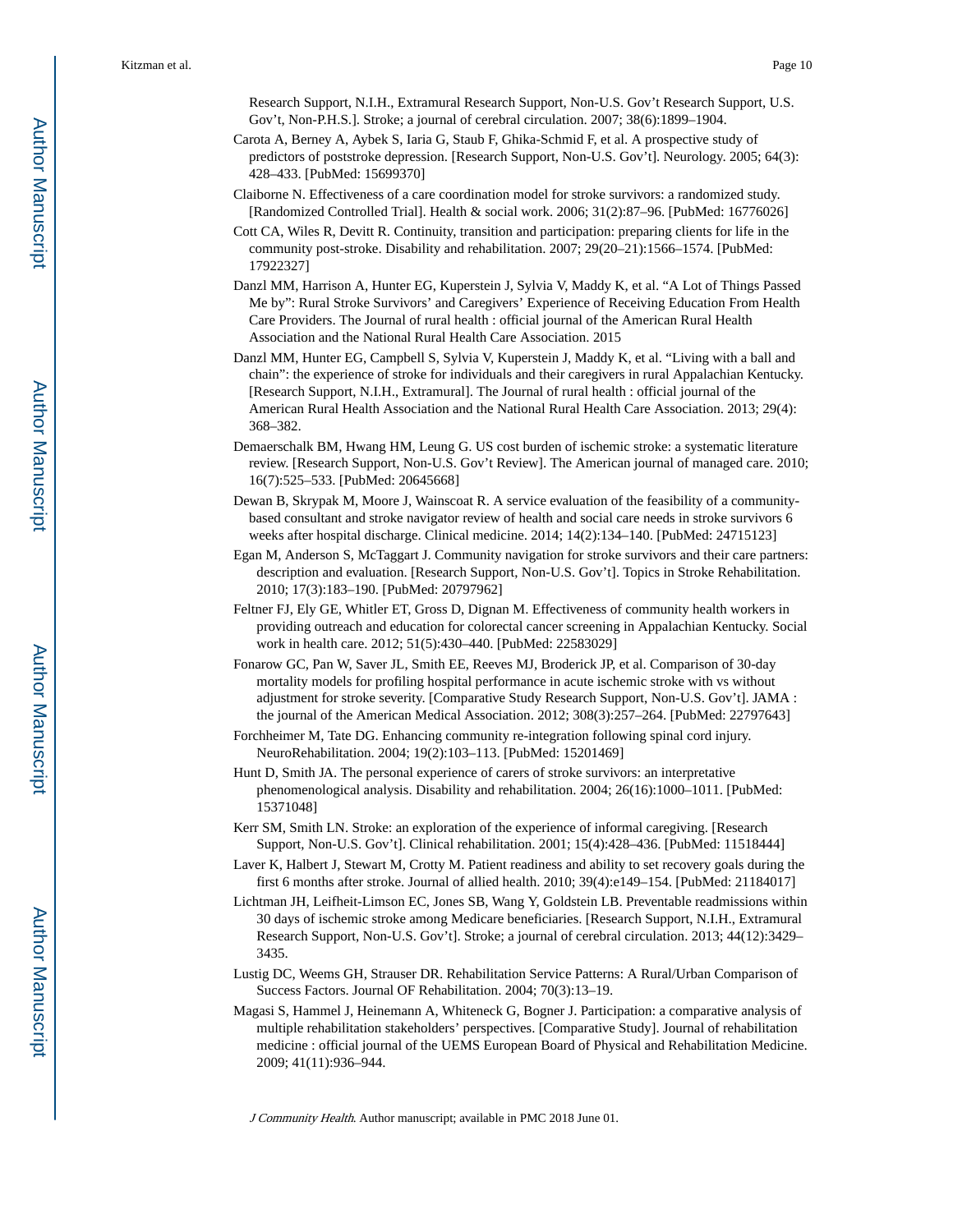- Magasi SR, Heinemann AW, Whiteneck GG. Participation following traumatic spinal cord injury: an evidence-based review for research. [Congresses Research Support, U.S. Gov't, Non-P.H.S.]. The journal of spinal cord medicine. 2008; 31(2):145–156. [PubMed: 18581661]
- Miller EL, Murray L, Richard L, Zaorowitz RD, Bakas T, Clark P. Comprehensive overview of nursing and interdisciplinary rehabilitation care of stroke patient: a scientific statement from the American Heart Association. Stroke; a journal of cerebral circulation. 2010; 41:2402–2448.
- Miller TA. Health literacy and adherence to medical treatment in chronic and acute illness: A metaanalysis. [Review]. Patient education and counseling. 2016; 99(7):1079–1086. [PubMed: 26899632]
- Olson DM, Cox M, Pan W, Sacco RL, Fonarow GC, Zorowitz R, et al. Death and rehospitalization after transient ischemic attack or acute ischemic stroke: one-year outcomes from the adherence evaluation of acute ischemic stroke-longitudinal registry. [Research Support, Non-U.S. Gov't Research Support, U.S. Gov't, P.H.S.]. Journal of stroke and cerebrovascular diseases : the official journal of National Stroke Association. 2013; 22(7):e181–188. [PubMed: 23273788]
- Pang MY, Eng JJ, Miller WC. Determinants of satisfaction with community reintegration in older adults with chronic stroke: role of balance self-efficacy. [Research Support, Non-U.S. Gov't]. Physical therapy. 2007; 87(3):282–291. [PubMed: 17284545]
- Poston KM, Dumas BP, Edlund BJ. Outcomes of a quality improvement project implementing stroke discharge advocacy to reduce 30-day readmission rates. Journal of nursing care quality. 2014; 29(3):237–244. [PubMed: 24322371]
- Ramsey S, Whitley E, Mears VW, McKoy JM, Everhart RM, Caswell RJ, et al. Evaluating the costeffectiveness of cancer patient navigation programs: conceptual and practical issues. [Research Support, N.I.H., Extramural Research Support, Non-U.S. Gov't Review]. Cancer. 2009; 115(23): 5394–5403. [PubMed: 19685528]
- Rochette A, Racine E, Lefebvre H, Bastien J, Tellier M. Actual and ideal services in acute care and rehabilitation for relatives post-stroke from three perspectives: Relatives, stroke clients and health professionals. [Multicenter Study Research Support, Non-U.S. Gov't]. Journal of rehabilitation medicine. 2014; 46(1):16–22. [PubMed: 24096451]
- Rundek T, Mast H, Hartmann A, Boden-Albala B, Lennihan L, Lin IF, et al. Predictors of resource use after acute hospitalization: the Northern Manhattan Stroke Study. [Research Support, U.S. Gov't, P.H.S.]. Neurology. 2000; 55(8):1180–1187. [PubMed: 11071497]
- Sanders K, Schnepel L, Smotherman C, Livingood W, Dodani S, Antonios N, et al. Assessing the impact of health literacy on education retention of stroke patients. [Research Support, Non-U.S. Gov't]. Preventing chronic disease. 2014; 11:E55. [PubMed: 24721215]
- Smith JE, Smith DL. No map, no guide. Family caregivers' perspectives on their journeys through the system. [Research Support, Non-U.S. Gov't]. Care management journals : Journal of case management ; The journal of long term home health care. 2000; 2(1):27–33. [PubMed: 11000720]
- Smith LN, Lawrence M, Kerr SM, Langhorne P, Lees KR. Informal carers' experience of caring for stroke survivors. [Research Support, Non-U.S. Gov't]. Journal of advanced nursing. 2004; 46(3): 235–244. [PubMed: 15066101]
- Smith LN, Norrie J, Kerr SM, Lawrence IM, Langhorne P, Lees KR. Impact and influences on caregiver outcomes at one year post-stroke. [Research Support, Non-U.S. Gov't]. Cerebrovascular diseases. 2004; 18(2):145–153. [PubMed: 15218281]
- Wolfe CD, Redfern J, Rudd AG, Grieve AP, Heuschmann PU, McKevitt C. Cluster randomized controlled trial of a patient and general practitioner intervention to improve the management of multiple risk factors after stroke: stop stroke. [Randomized Controlled Trial Research Support, N.I.H., Extramural Research Support, Non-U.S. Gov't Review]. Stroke; a journal of cerebral circulation. 2010; 41(11):2470–2476.
- Wood JP, Connelly DM, Maly MR. 'Getting back to real living': A qualitative study of the process of community reintegration after stroke. Clinical rehabilitation. 2010; 24(11):1045–1056. [PubMed: 20713436]
- Yates JS, Lai SM, Duncan PW, Studenski S. Falls in community-dwelling stroke survivors: an accumulated impairments model. [Research Support, Non-U.S. Gov't Research Support, U.S. Gov't, Non-P.H.S. Research Support, U.S. Gov't, P.H.S.]. Journal of rehabilitation research and development. 2002; 39(3):385–394. [PubMed: 12173758]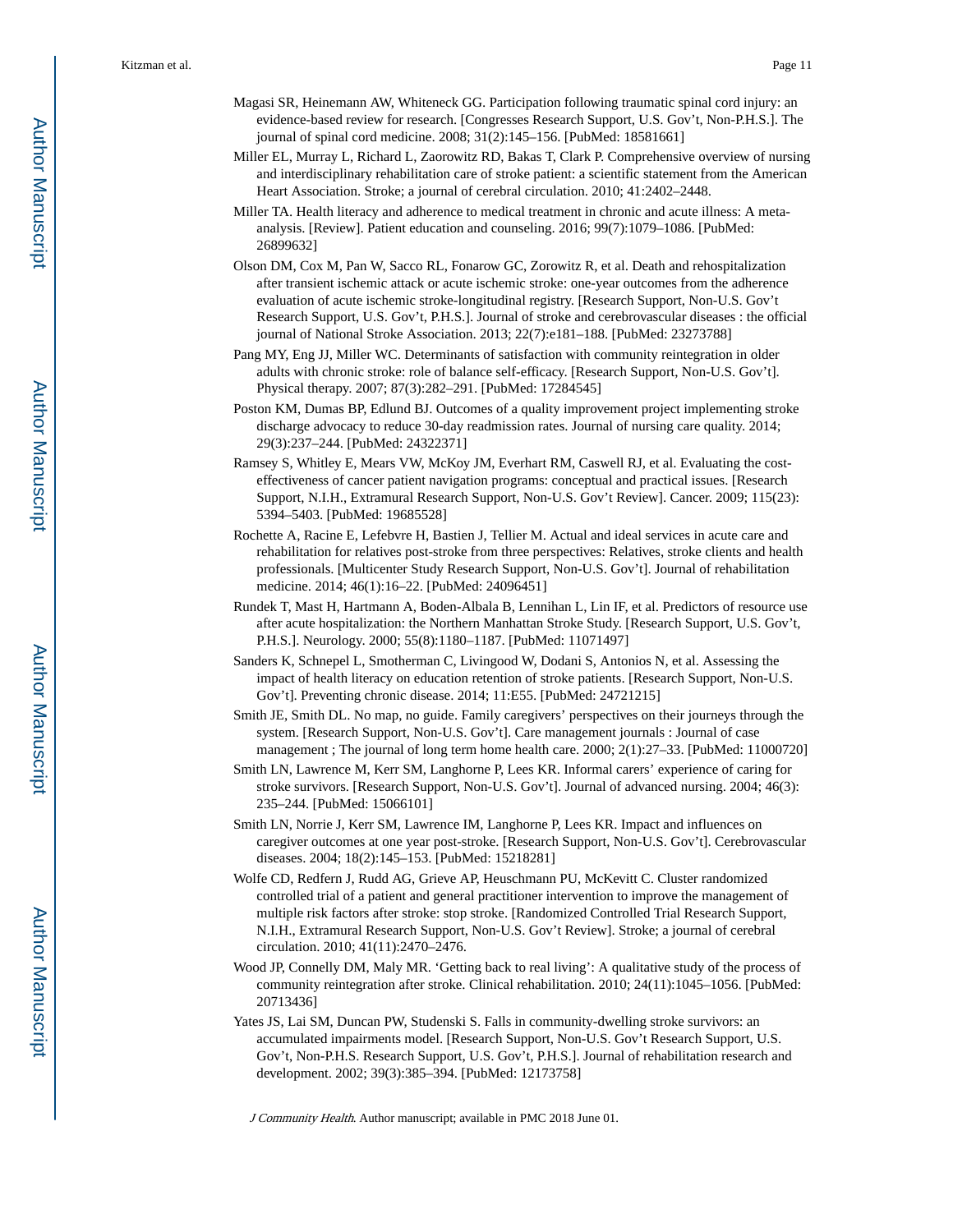Zhang NJ, Terry A, McHorney CA. Impact of health literacy on medication adherence: a systematic review and meta-analysis. [Meta-Analysis Review]. The Annals of pharmacotherapy. 2014; 48(6): 741–751. [PubMed: 24619949]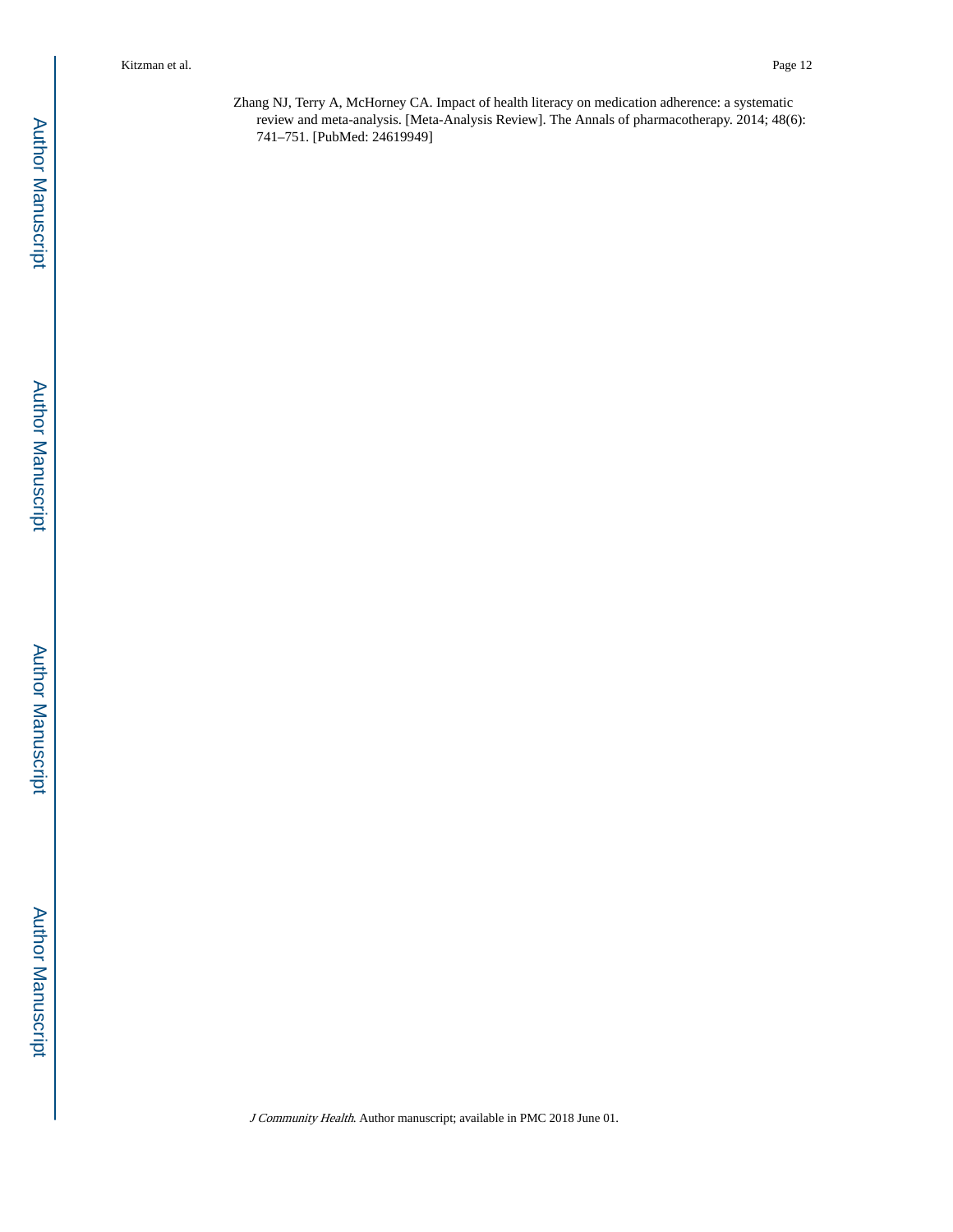

#### **Figure 1.**

Demonstrates the high level of co-morbidities borne by the stroke population in southeastern Kentucky. Twenty one of the  $KC^{3}T$  participants (70%) had 5 or more co-morbidities.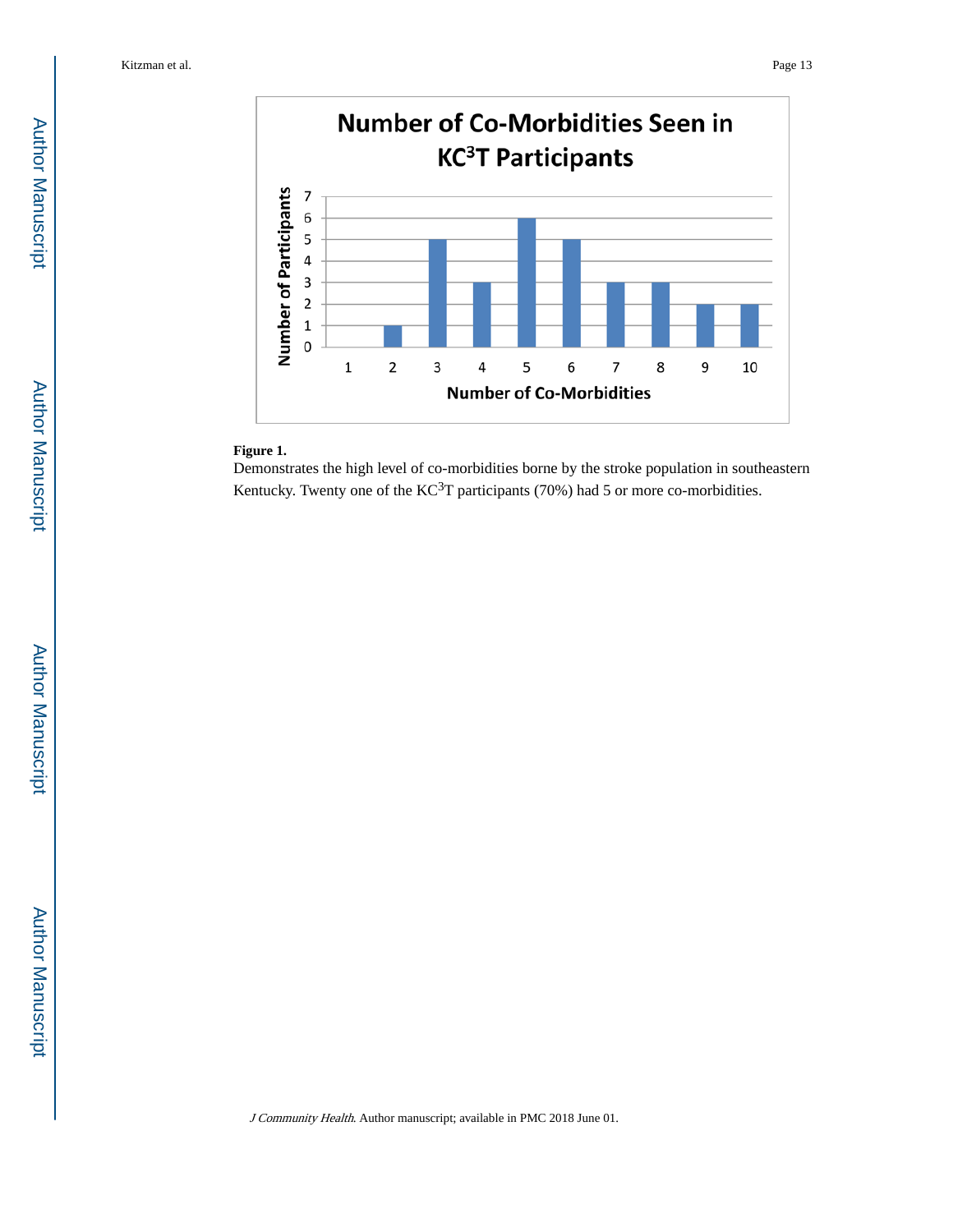

# **Figure 2.**

Demonstrates the topic areas covered by the KC<sup>3</sup>T navigator as part of the follow-up education. As demonstrated, chronic disease management education comprised 32% of the follow-up education followed by review of the stroke process.